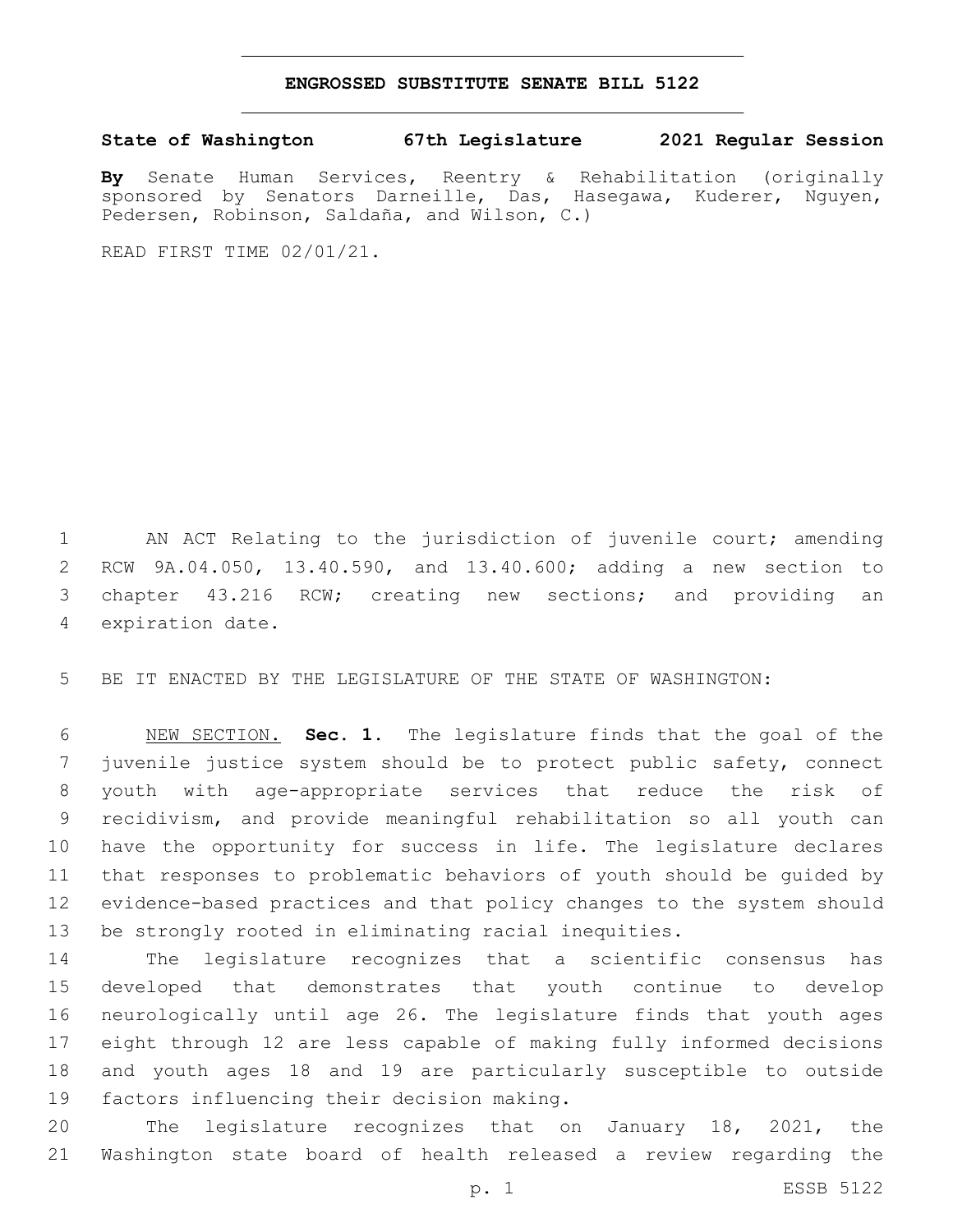health impacts of raising the age of the juvenile court's jurisdiction to likely decrease the juvenile criminal legal system's involvement for some youth ages eight through 12 and to likely decrease the adult criminal legal system's involvement for some emerging adults ages 18 and 19. The board further found very strong evidence that this would decrease juvenile recidivism and improve health outcomes, access to employment opportunities, housing access, 8 and economic stability.

 The legislature intends to amend jurisdiction of juvenile court to include youth ages 13 through 19, with certain exceptions. The legislature recognizes the important role that local governments play in ensuring access to justice in the juvenile court system. The legislature recognizes that amended jurisdiction in juvenile court may increase expenses for juvenile court systems despite significant offset savings in the adult system through reduced adult caseloads. The legislature intends to partner with local governments, courts, and other stakeholders to ensure successful expansion of juvenile court jurisdiction. The legislature therefore resolves to convene the raise the age juvenile justice task force to examine and plan for implementation of expanded juvenile court jurisdiction.

 NEW SECTION. **Sec. 2.** A new section is added to chapter 43.216 22 RCW to read as follows:

 (1) The raise the age juvenile justice task force is established, 24 with members as provided in this subsection.

 (a) The president of the senate shall appoint one member from 26 each of the two largest caucuses of the senate.

 (b) The speaker of the house of representatives shall appoint one member from each of the two largest caucuses of the house of 29 representatives.

 (c) The president of the senate and the speaker of the house of representatives jointly shall appoint one member as follows unless 32 specified representing the:

33 (i) Juvenile rehabilitation administration;

34 (ii) Department of corrections;

(iii) Washington association of sheriffs and police chiefs;

36 (iv) Office of public defense;

(v) Washington association of prosecuting attorneys;

(vi) District and municipal court judges' association;

39 (vii) Administrative office of the courts;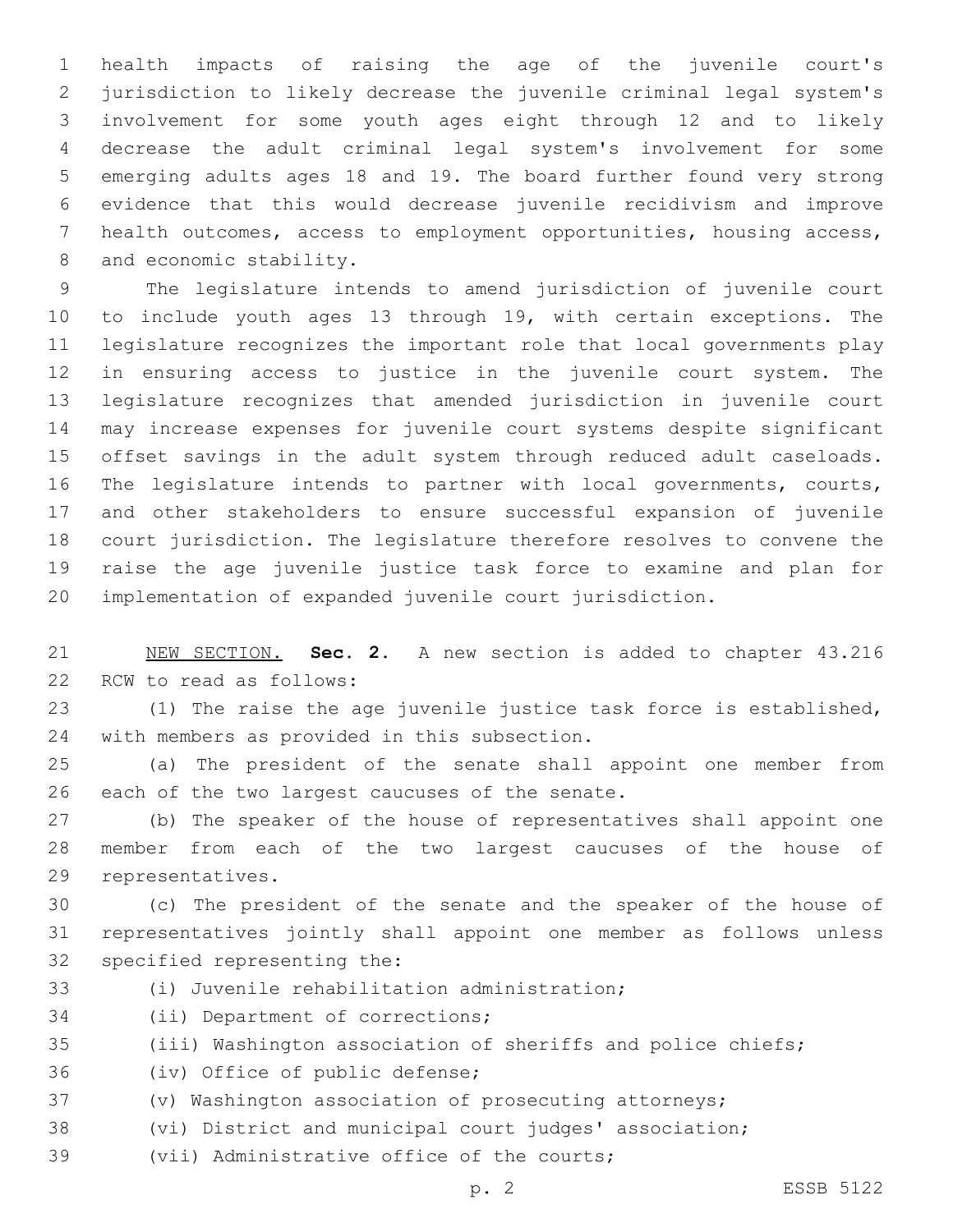(viii) Washington state association of counties;

(ix) Association of Washington cities;2

(x) Washington state council of county and city employees;

(xi) Office of the superintendent of public instruction;

5 (xii) Minority and justice commission;

 (xiii) Superior court judges' association, one member representing western Washington and one representing eastern 8 Washington;

 (xiv) Washington association of juvenile court administrators, one member representing western Washington and one representing 11 eastern Washington;

 (xv) Washington state school directors' association, a member representing a school district that provides education services to a 14 juvenile rehabilitation residential facility;

 (xvi) Organizations with interests in incarcerated persons, with two representatives each representing different programs and serving 17 different constituencies; and

 (xvii) Organizations with interests of youth involved in the juvenile justice system, with three representatives from different regions of the state or representing different programs.

 (2) The legislative membership shall convene the initial meeting of the task force no later than September 1, 2021. The task force shall choose its chair from among its legislative membership.

 (3) Staff support for the task force must be provided by the 25 office of juvenile justice.

 (4) The task force shall consider and provide recommendations regarding implementation of juvenile jurisdiction expansion to 28 encompass persons 18 years old and 19 years old.

 (5) On or before December 1, 2022, the task force shall report to the governor and appropriate committees of the legislature on the status and plan for the expansion, including necessary funding, essential personnel and programmatic resources, measures necessary to avoid a negative impact on the state's child protection response, and specific milestones related to operations and policy, including:

 (a) A timeline for structural and systemic changes within the juvenile justice system for the juvenile rehabilitation division, the department of children, youth, and families, the department of corrections, and the juvenile court pursuant to chapter 13.04 RCW;

 (b) An operations and business plan that defines benchmarks, including possible changes to resource allocations;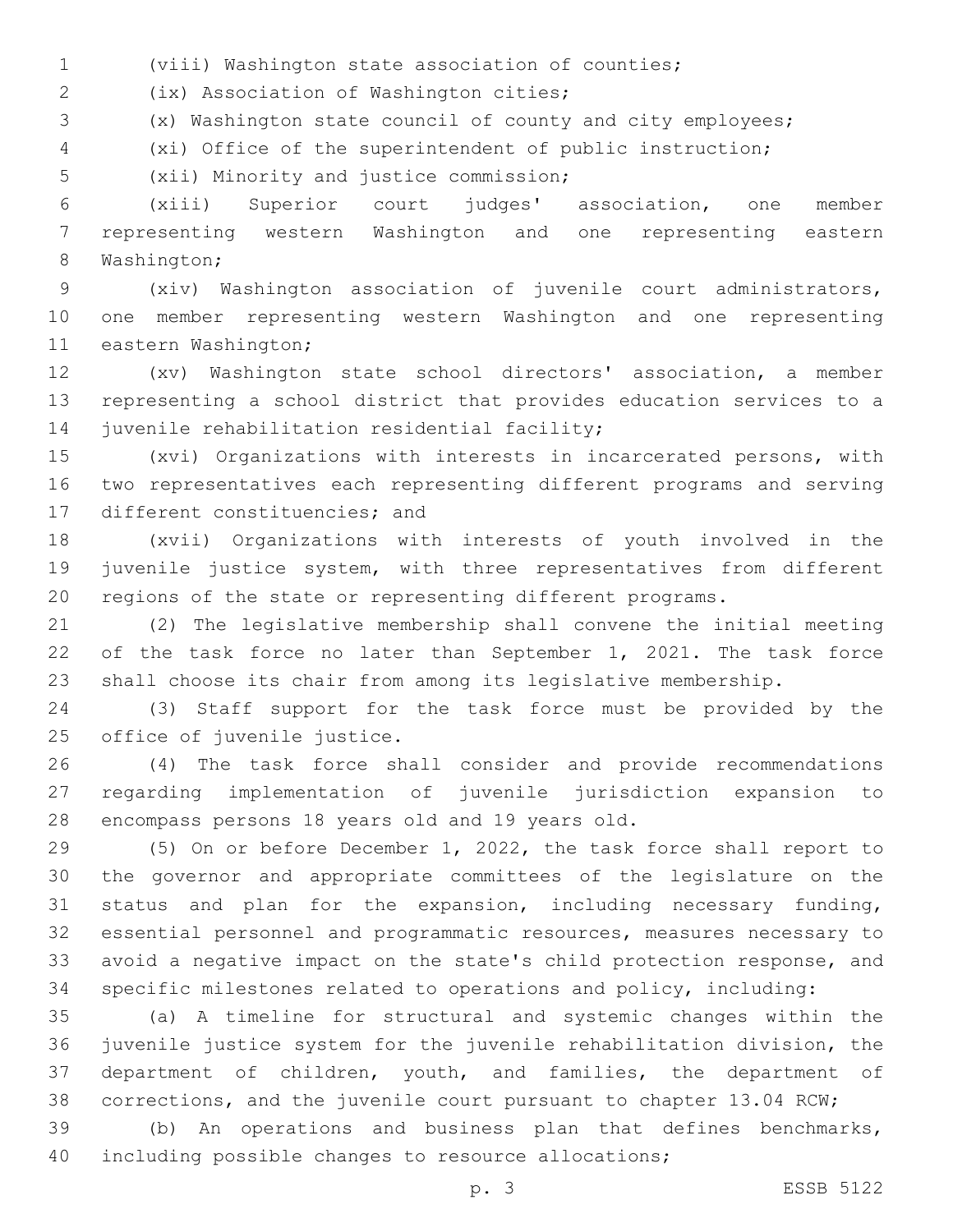(c) Review of the estimated costs avoided by local and state governments with the reduction of recidivism and an analysis of cost 3 savings reinvestment options;

 (d) Estimated new costs incurred to provide juvenile justice services to persons 18 years old and 19 years old; and

 (e) A clearly defined path for geographic consistency given varying local resources, staff, physical plant limitations, training, 8 services, and partnering needs.

 (6)(a) Legislative members of the task force may be reimbursed for travel expenses in accordance with RCW 44.04.120. Except as provided in (b) of this subsection, nonlegislative members are not entitled to be reimbursed for travel expenses if they are elected officials or are participating on behalf of an employer, governmental 14 entity, or other organization. Any reimbursement for other nonlegislative members is subject to chapter 43.03 RCW.

 (b) Nonlegislative members of the task force who demonstrate financial hardship must be reimbursed for travel expenses as provided in RCW 43.03.050 and 43.03.060, as well as other expenses as needed for each day a nonlegislative task force member attends a task force 20 meeting to provide consultative assistance.

 (7) The expenses of the task force must be paid jointly by the senate and the house of representatives. Task force expenditures are subject to approval by the senate facilities and operations committee and the house of representatives executive rules committee, or their 25 successor committees.

 (8) The task force must hold at least one meeting a month. The task force may form work groups and may consult experts in fields that will inform and assist the work of the task force.

29 (9) This section expires January 1, 2023.

 **Sec. 3.** RCW 9A.04.050 and 2011 c 336 s 347 are each amended to 31 read as follows:

32 Children under the age of ((eight)) 13 years are incapable of 33 committing crime. Children of eight ((and under)) through twelve 34 years of age who are charged with murder in the first or second 35 degree are presumed to be incapable of committing crime, but this 36 presumption may be ((removed by proof)) rebutted by clear and 37 convincing evidence that they have sufficient capacity to understand the act or neglect, and to know that it was wrong. Whenever in legal proceedings it becomes necessary to determine the age of a child, he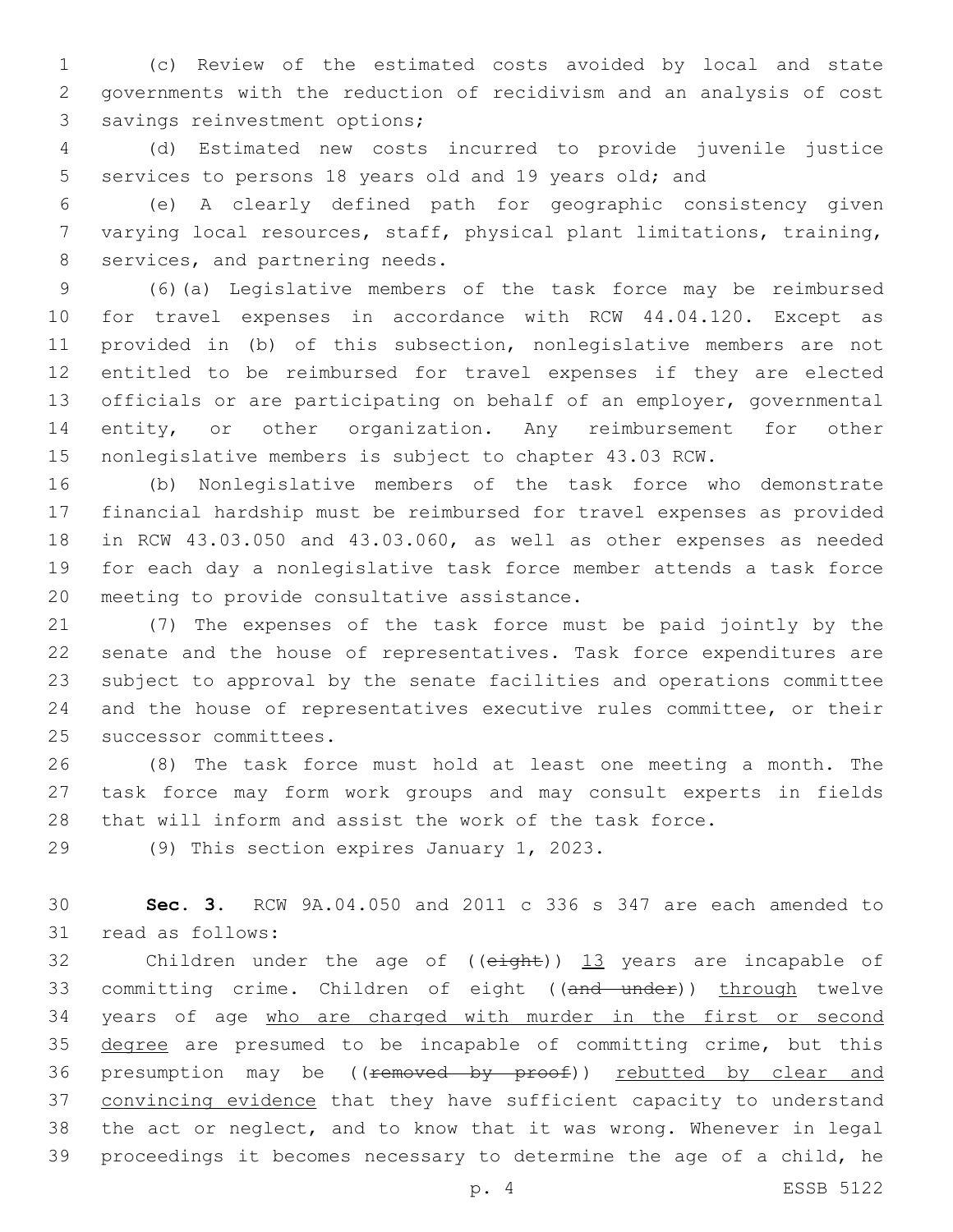or she may be produced for inspection, to enable the court or jury to determine the age thereby; and the court may also direct his or her examination by one or more physicians, whose opinion shall be competent evidence upon the question of his or her age.

 **Sec. 4.** RCW 13.40.590 and 2002 c 237 s 10 are each amended to read as follows:6

 (1) The administrative office of the courts shall encourage the juvenile courts to work with cities and counties to implement, expand, or use youth court programs for juveniles who commit diversion-eligible offenses, civil, or traffic infractions. Program operations of youth court programs may be funded by government and private grants. Youth court programs are limited to those that:

 (a) Are developed using the guidelines for creating and operating youth court programs developed by nationally recognized experts in 15 youth court projects;

16 (b) Target offenders age (( $e$ ight))  $13$  through (( $seventeen$ ))  $17$ ; 17 and

18 (c) Emphasize the following principles:

(i) Youth must be held accountable for their problem behavior;

 (ii) Youth must be educated about the impact their actions have on themselves and others including their victims, their families, and 22 their community;

 (iii) Youth must develop skills to resolve problems with their 24 peers more effectively; and

 (iv) Youth should be provided a meaningful forum to practice and 26 enhance newly developed skills.

 (2) Youth court programs under this section may be established by private nonprofit organizations and schools, upon prior approval and 29 under the supervision of juvenile court.

 **Sec. 5.** RCW 13.40.600 and 2002 c 237 s 11 are each amended to 31 read as follows:

32 (1) Youth courts have authority over juveniles ages ((eight)) 13 33 through ((seventeen)) 17 who:

 (a) Along with their parent, guardian, or legal custodian, voluntarily and in writing request youth court involvement;

(b) Admit they have committed the offense they are referred for;

 (c) Along with their parent, guardian, or legal custodian, waive any privilege against self-incrimination concerning the offense; and